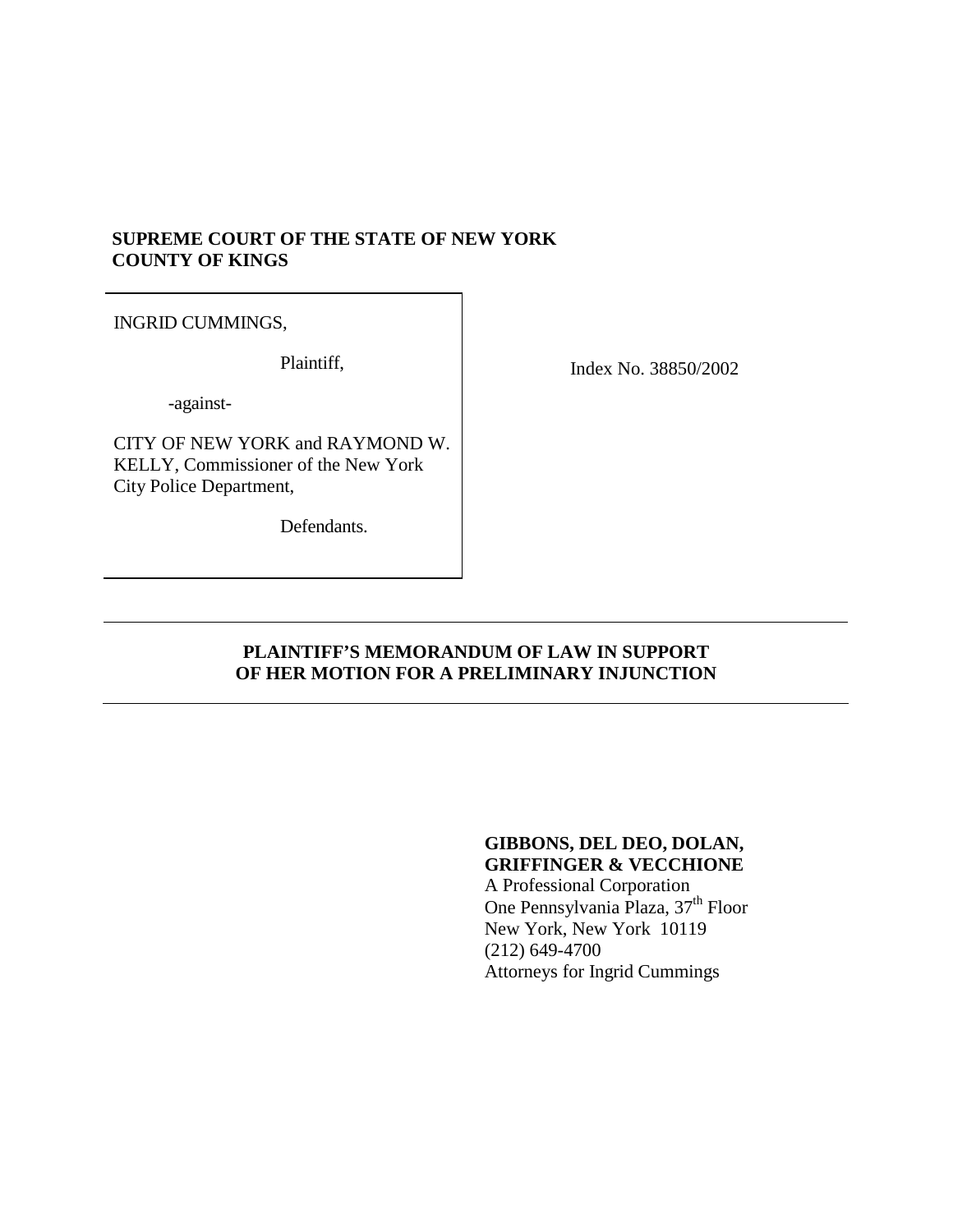# **TABLE OF CONTENTS**

## **Page**

| I. | PLAINTIFF IS ENTITLED TO A PRELIMINARY INJUNCTION<br>ENJOINING DEFENDANTS FROM ENFORCING THE SCHOOL<br>PARKING RULE TO PROHIBIT HER FROM PARKING ON THE |                                                                                                                                                                                                   |                                                                                                                                                                                 |                                                                                                                                |  |
|----|---------------------------------------------------------------------------------------------------------------------------------------------------------|---------------------------------------------------------------------------------------------------------------------------------------------------------------------------------------------------|---------------------------------------------------------------------------------------------------------------------------------------------------------------------------------|--------------------------------------------------------------------------------------------------------------------------------|--|
|    | А.                                                                                                                                                      |                                                                                                                                                                                                   |                                                                                                                                                                                 | Plaintiff is likely to succeed on the merits of her claims for<br>declaratory and injunctive relief because the School Parking |  |
|    |                                                                                                                                                         | 1.                                                                                                                                                                                                | Plaintiff is likely to prevail on her claims for declaratory<br>and injunctive relief because defendants have improperly<br>applied the School Parking Rule to prevent her from |                                                                                                                                |  |
|    |                                                                                                                                                         |                                                                                                                                                                                                   | (a)                                                                                                                                                                             | The Medical Center is not a "public or private"<br>school" within the meaning of the School Parking                            |  |
|    |                                                                                                                                                         |                                                                                                                                                                                                   | (b)                                                                                                                                                                             | The 200 foot distance specified in the School<br>Parking Rule should be measured from the                                      |  |
|    |                                                                                                                                                         | 2.                                                                                                                                                                                                |                                                                                                                                                                                 | Plaintiff is likely to succeed in proving her claims under<br>§ 1983 because the School Parking Rule permits arbitrary         |  |
|    | <b>B.</b>                                                                                                                                               | Plaintiff will continue to suffer irreparable injury unless<br>defendants' enforcement of the School Parking Rule against her is                                                                  |                                                                                                                                                                                 |                                                                                                                                |  |
|    | C.                                                                                                                                                      | The balance of equities favors Plaintiff because her business, upon<br>which her family depends, provides a community service and<br>because defendants will suffer no harm from the entry of the |                                                                                                                                                                                 |                                                                                                                                |  |
|    |                                                                                                                                                         |                                                                                                                                                                                                   |                                                                                                                                                                                 |                                                                                                                                |  |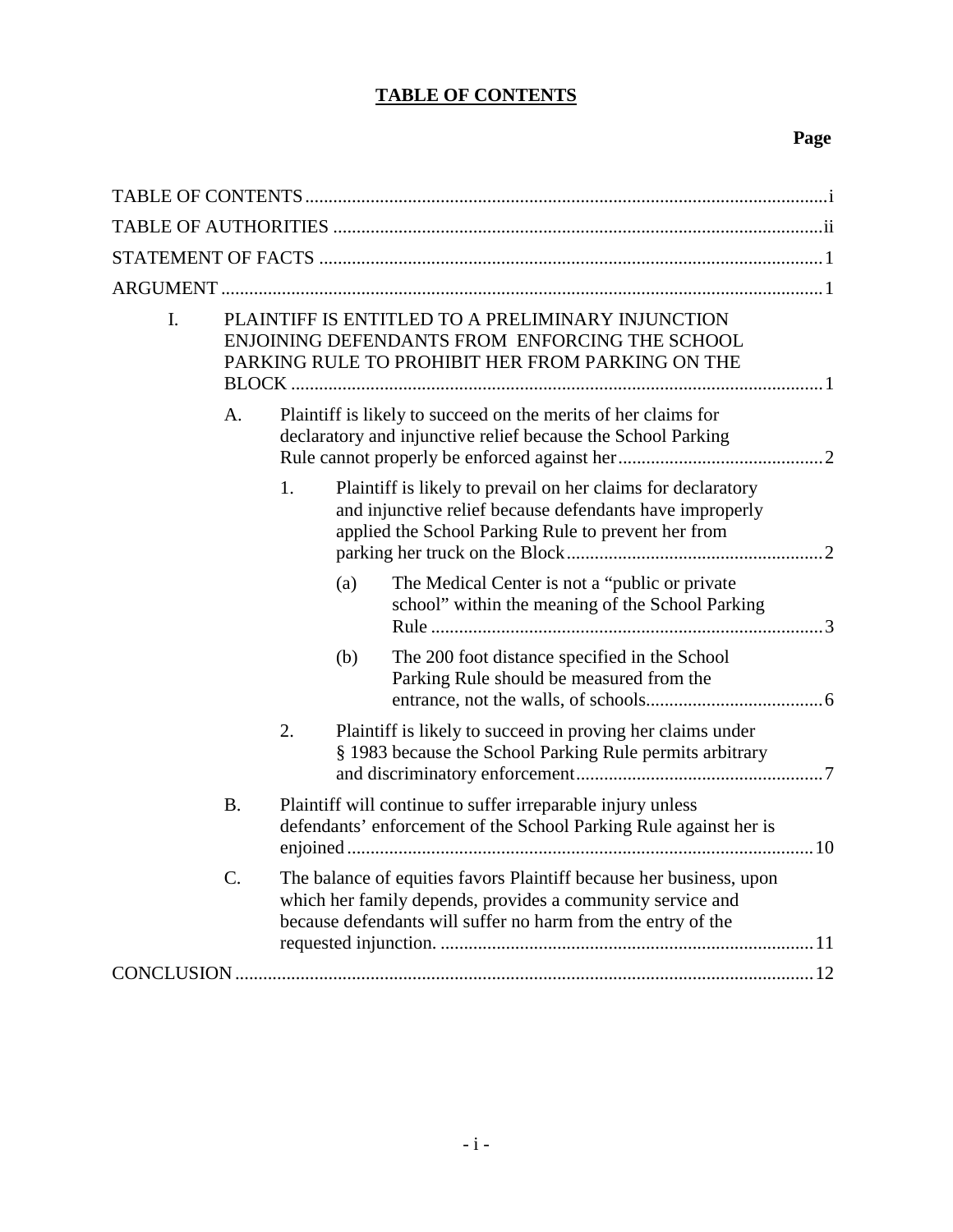## **TABLE OF AUTHORITIES**

#### **Page(s)**

# **CASES** Arlyn Oaks Civic Ass'n v. Brucia, 171 Misc. 2d 634, 654 N.Y.S.2d 1016 (Sup. Ct., Nassau County 1997).................................... 2 Bunis v. Conway, 17 A.D.2d 207, 234 N.Y.S.2d 435 (4th Dep't 1962) ................................................................... 2 Cherry v. Koch, 129 Misc. 2d 346, 491 N.Y.S.2d 934 (Sup. Ct., Kings County 1985)........................................ 3 City of Chicago v. Morales, 527 U.S. 41 (1999)...................................................................................................................... 8 City of New York v. Loveshack Video, 182 Misc. 2d 695, 700 N.Y.S.2d 397 (Sup. Ct., Queens County 1999) ..................................... 6 Collis v. Town of Niskayuna, 178 A.D.2d 868, 577 N.Y.S.2d 919 (3d Dep't 1991) ................................................................. 5 Doe v. Axelrod, 73 N.Y. 2d 748, 536 N.Y.S.2d 44 (1988) ................................................................................... 1 Dougal v. County of Suffolk, 87 A.D.2d 897, 449 N.Y.S.2d 752 (2d Dep't 1982) ................................................................. 11 Farmer v. D'Agostino Supermarkets, Inc., 144 Misc. 2d 631, 544 N.Y.S.2d 943 (Sup. Ct., N.Y. County 1989)........................................ 10 Frank May Assocs., Inc. v. Boughton, 281 A.D.2d 673, 721 N.Y.S.2d 154 (3d Dep't 2001) ............................................................... 10 Franza v. Carey, 115 Misc. 2d 882, 454 N.Y.S.2d 1002 (Sup. Ct., N.Y. County 1982)...................................... 11 Gilman & Ciocia, Inc. v. Reid, 153 A.D.2d 878, 545 N.Y.S.2d 387 (2d Dep't 1989) ............................................................... 10 Grayned v. City of Rockford, 408 U.S. 104 (1972).................................................................................................................... 8 In re Grand Jury Subpoena Duces Tecum, 93 N.Y.2d 729, 697 N.Y.S.2d 538 (1999) .................................................................................. 4 In re Townsend, 195 N.Y. 214, 88 N.E. 41 (1909)................................................................................................ 5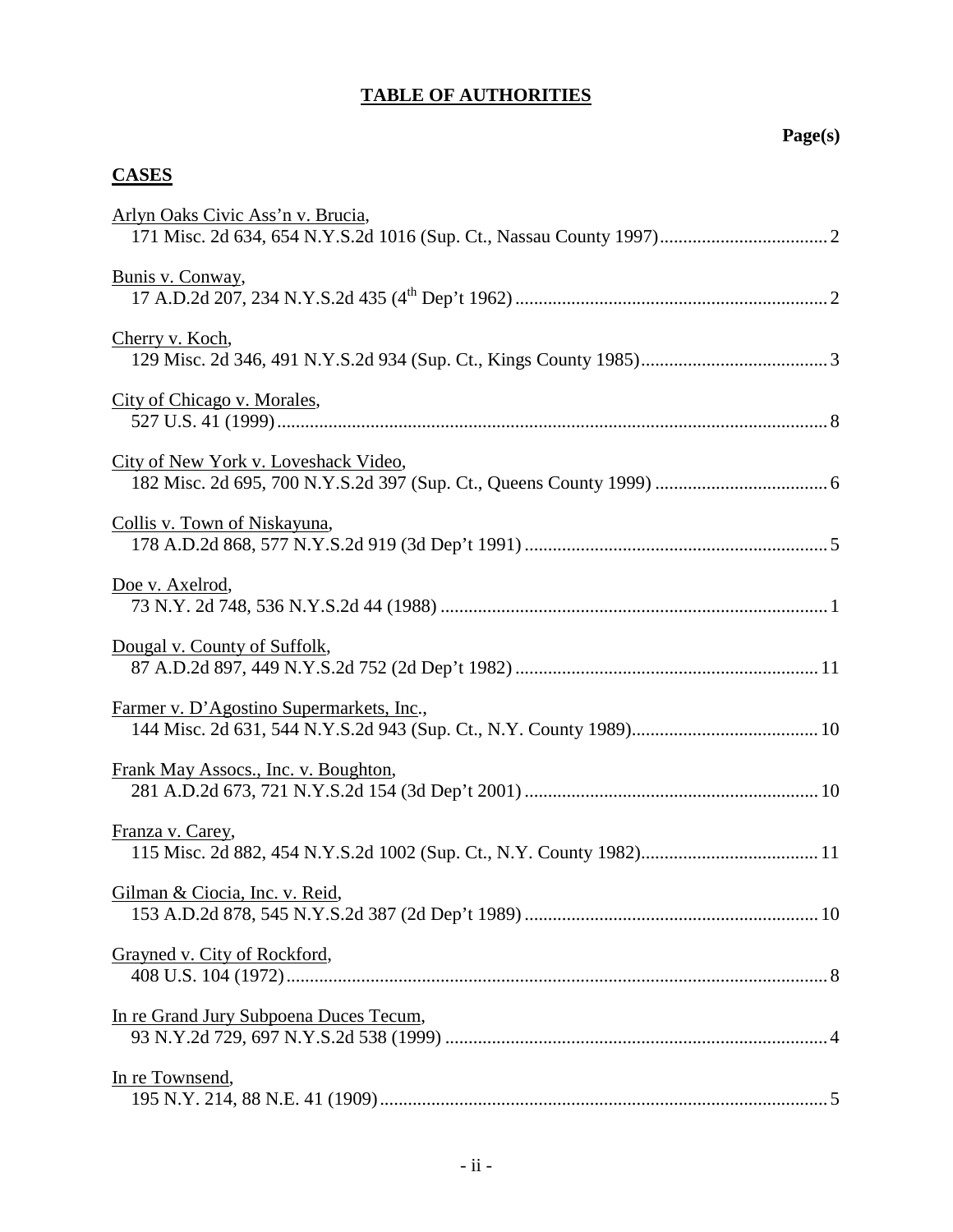| Lewis v. City of New Orleans,                                                             |
|-------------------------------------------------------------------------------------------|
| Lewis v. Individual Practice Ass'n of Western N.Y.,                                       |
| Martin v. Lociccero,                                                                      |
| Monroe v. Pape,                                                                           |
| Oliver v. Cuttler,                                                                        |
| People v. Anderson,                                                                       |
| People v. Bright,                                                                         |
| People v. Brown,                                                                          |
| People v. Farone,                                                                         |
| People v. George, 170 Misc. 707, 708, 9 N.Y.S.2d 937, 938 (County Ct., Westchester County |
| People v. Gindi,                                                                          |
| People v. New York Trap Rock Corp.,                                                       |
| People v. Ulogiares,                                                                      |
| Pixel Int'l Network Inc. v. State,                                                        |
| Social Spirits, Inc. v. Town of Colonie,                                                  |
| Westwood Pharms., Inc. v. Chu,                                                            |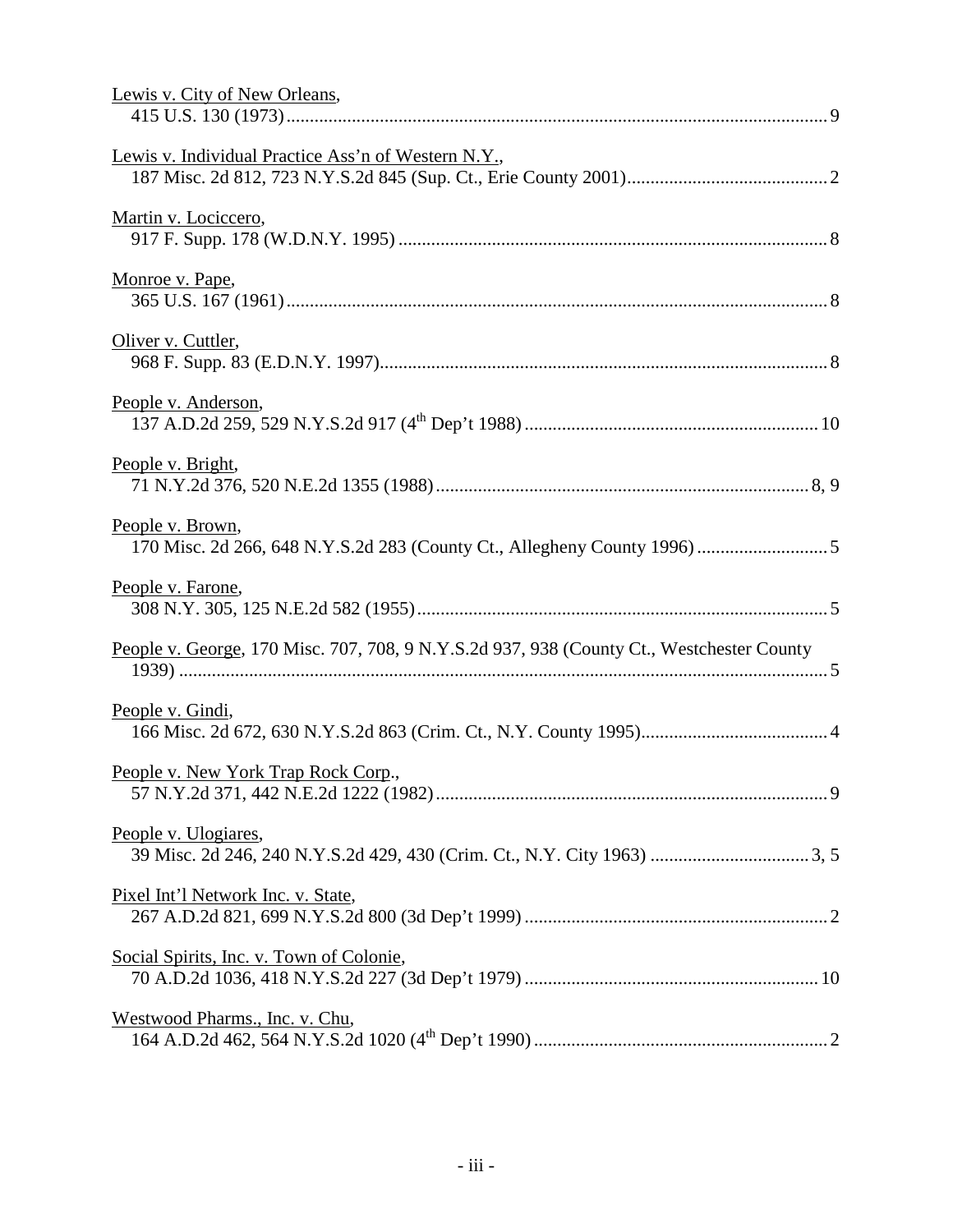# **STATUTES**

| <b>RULES</b>             |  |
|--------------------------|--|
|                          |  |
|                          |  |
|                          |  |
| <b>OTHER AUTHORITIES</b> |  |
|                          |  |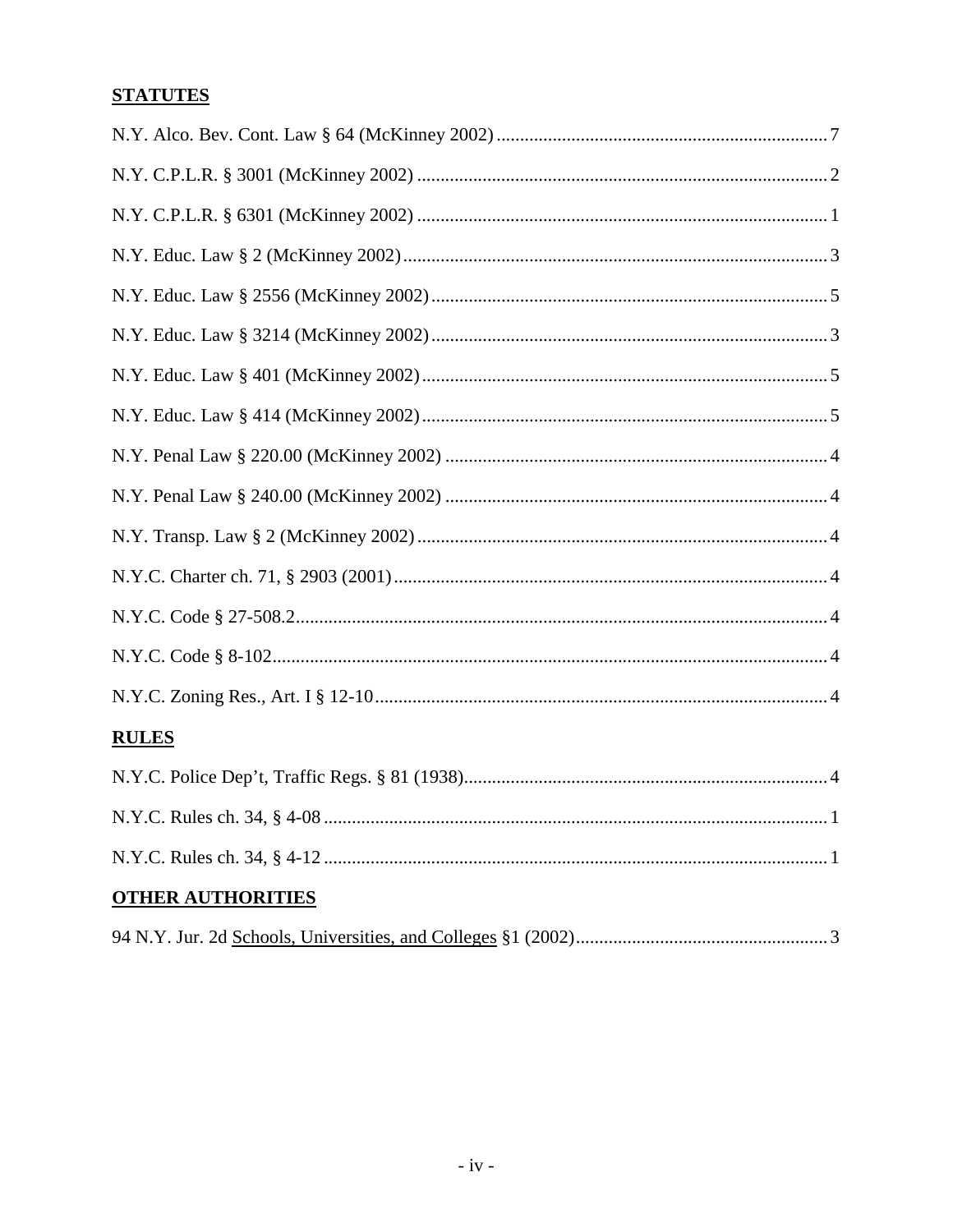Plaintiff Ingrid Cummings ("Plaintiff") respectfully submits this memorandum of law in support of her motion for a preliminary injunction pursuant to CPLR §§ 6301 et seq. to enjoin defendants the City of New York and Police Commissioner Raymond W. Kelly from enforcing, or threatening to enforce,  $\S\S 4-08(n)(4)$  or  $4-12(g)$  and  $4-12(g)$  of Title 34 of the Rules of the City of New York (the "School Parking Rule") to prohibit her from parking her truck and selling food on Clarkson Avenue between New York Avenue and East 37<sup>th</sup> Street in Brooklyn (the " $Block$ ").<sup>1</sup>

#### **STATEMENT OF FACTS**

The principle facts relevant to this motion are stated in the Affidavit of Ingrid Cummings, sworn to on September 25, 2002, and in the Affirmation of Philip G. Gallagher, dated September 26, 2002.

#### **ARGUMENT**

## **I. PLAINTIFF IS ENTITLED TO A PRELIMINARY INJUNCTION ENJOINING DEFENDANTS FROM ENFORCING THE SCHOOL PARKING RULE TO PROHIBIT HER FROM PARKING ON THE BLOCK.**

The Court should grant Plaintiff's motion for a preliminary injunction because defendants' improper conduct is causing her irreparable injury, she is likely to succeed on the merits of her claims, and the balance of equities tips decisively in her favor. It is well established that:

> A preliminary injunction may be granted under CPLR article 63 when the party seeking such relief demonstrates: (1) a likelihood of ultimate success on the merits; (2) the prospect of irreparable injury if the provisional relief is withheld; and (3) a balance of equities tipping in the moving party's favor. . . .

Doe v. Axelrod, 73 N.Y. 2d 748, 536 N.Y.S.2d 44 (1988).

<sup>&</sup>lt;sup>1</sup> In relevant part, the School Parking Rule states: "No peddler, vendor, hawker or huckster shall permit his cart, wagon or vehicle to stand on any street . . . within 200 feet of any public or private school."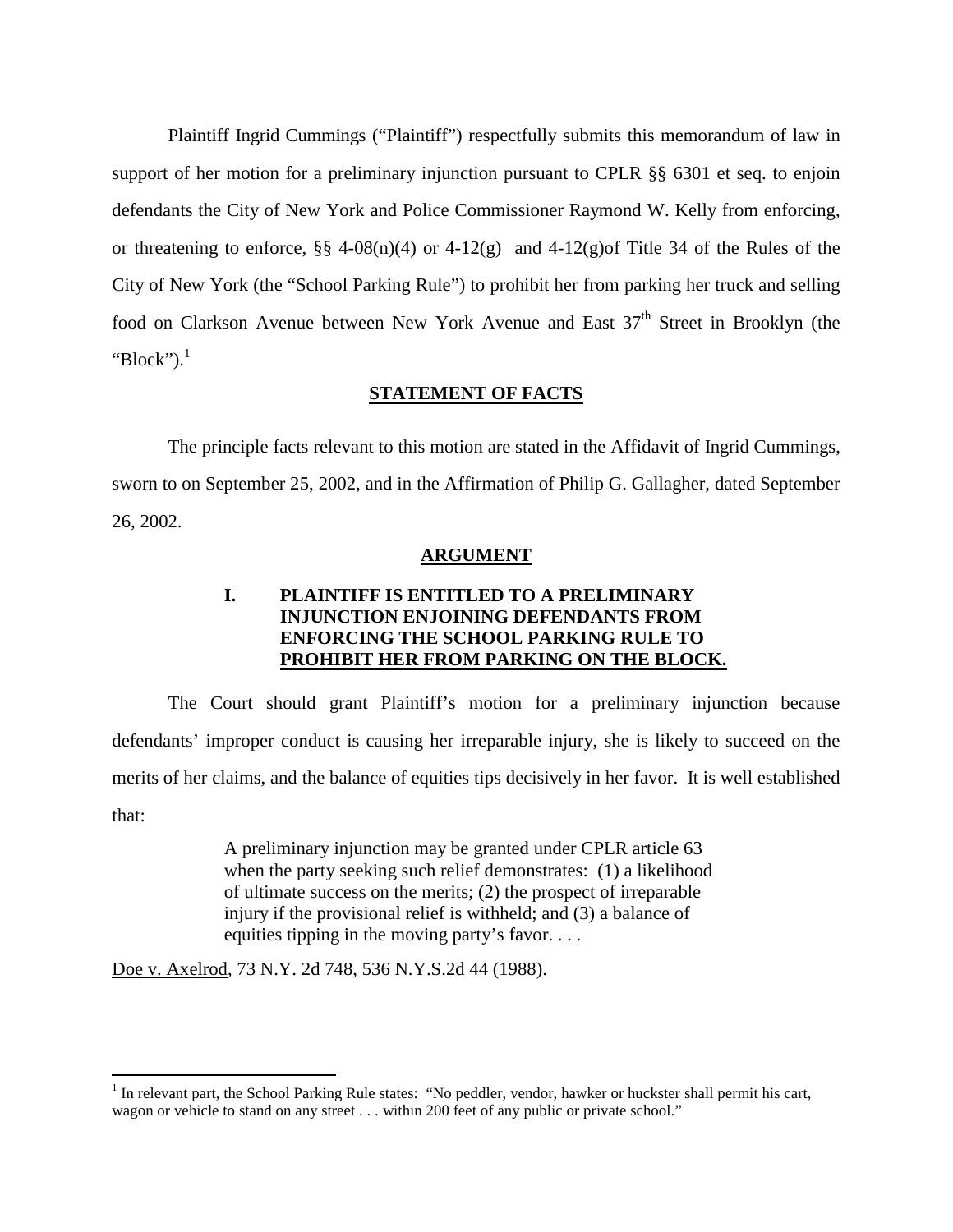- **A. Plaintiff is likely to succeed on the merits of her claims for declaratory and injunctive relief because the School Parking Rule cannot properly be enforced against her.** 
	- **1. Plaintiff is likely to prevail on her claims for declaratory and injunctive relief because defendants have improperly applied the School Parking Rule to prevent her from parking her truck on the Block.**

Plaintiff is likely to prevail on the merits of her claim for a declaratory judgment pursuant to CPLR § 3001 that SUNY Downstate Medical Center (the "Medical Center") is not a "public or private school" within the meaning of the School Parking Rule and that, even if the Medical Center were a "public or private school" within the meaning of the School Parking Rule, the 200 foot prohibition of the Rule should be measured from the entrance of the Medical Center and not from its walls.

"An action for a declaratory judgment is the appropriate remedy for the determination of a justiciable controversy, where the plaintiff is in doubt as to his legal rights and wishes to avoid the hazard of taking action in advance of the determination of such rights." Bunis v. Conway, 17 A.D.2d 207, 208, 234 N.Y.S.2d 435, 437 (4<sup>th</sup> Dep't 1962). In particular, a declaratory judgment action is the appropriate mechanism for determining the applicability of a statute or regulation of uncertain definition. See, e.g., Pixel Int'l Network Inc. v. State, 267 A.D.2d 821, 823, 699 N.Y.S.2d 800, 803 (3d Dep't 1999) (declaring inapplicability of state finance law); Westwood Pharms., Inc. v. Chu, 164 A.D.2d 462, 564 N.Y.S.2d 1020  $(4<sup>th</sup>$  Dep't 1990) (construing state tax law); Lewis v. Individual Practice Ass'n of Western N.Y., 187 Misc. 2d 812, 723 N.Y.S.2d 845 (Sup. Ct., Erie County 2001) (determining applicability of state health law); Arlyn Oaks Civic Ass'n v. Brucia, 171 Misc. 2d 634, 640, 654 N.Y.S.2d 1016, 1020-21 (Sup. Ct., Nassau County 1997) (construing the word "route" for purposes of state education law). Moreover, declaratory judgments and injunctions "may be had even with respect to penal statutes and against a public official or public agency whose duty it is to conduct appropriate prosecutions . . . ." Bunis, 17 A.D.2d at 208-09, 234 N.Y.S.2d at 438. See also Cherry v. Koch, 129 Misc. 2d 346, 491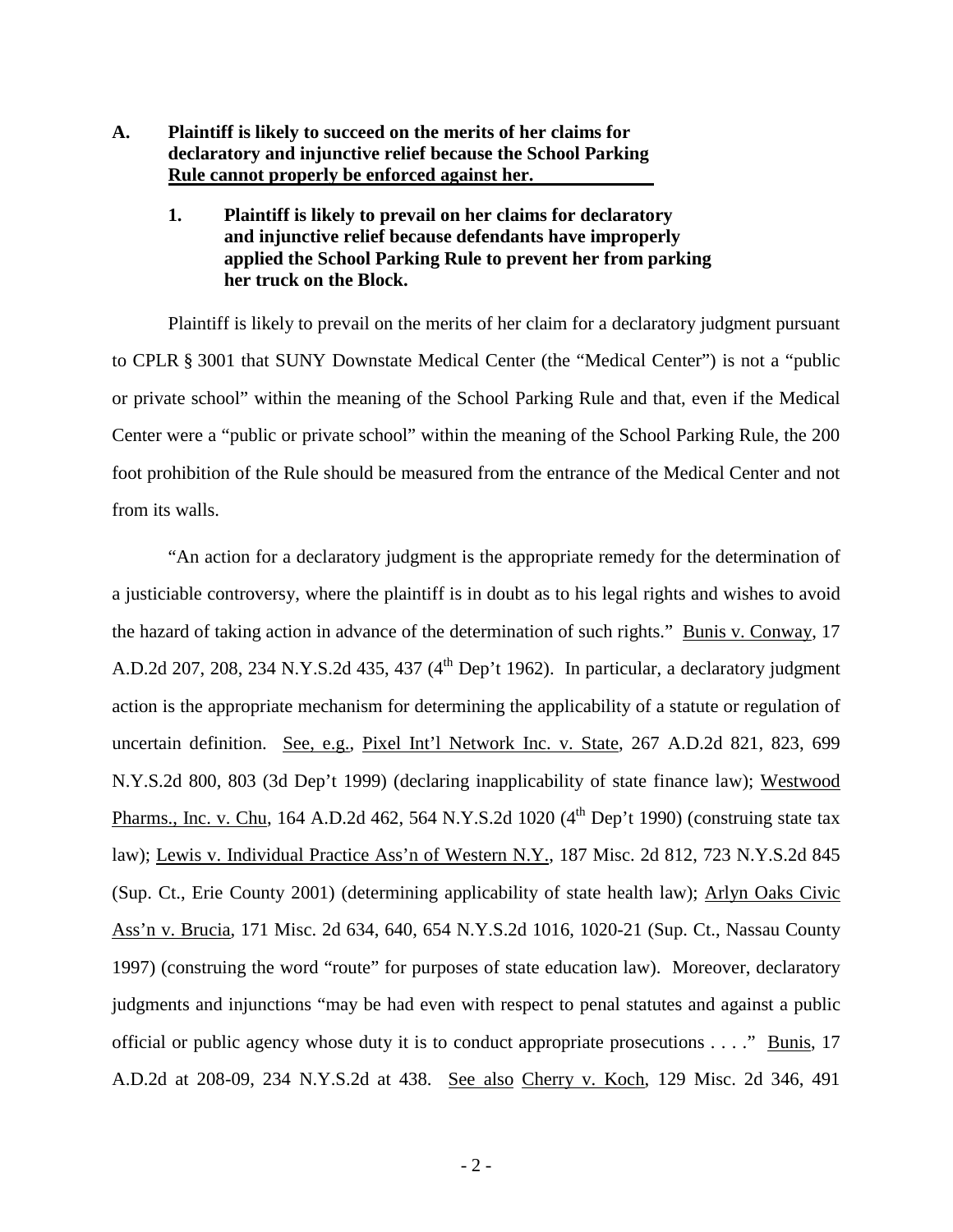N.Y.S.2d 934 (Sup. Ct., Kings County 1985) (entertaining declaratory judgment action to assess validity of anti-prostitution penal law), rev'd on other grounds, 126 A.D.2d 346, 514 N.Y.S.2d 30 (2d Dep't 1987).

#### **(a) The Medical Center is not a "public or private school" within the meaning of the School Parking Rule.**

The School Parking Rule prohibits vendors from parking "within 200 feet of any public or private school." R.C.N.Y. tit. 34, §§ 4-08(n)(4), 4-12(g). The phrase "public or private school" has a plain meaning, both in common usage and in New York law: it refers to secondary schools and below, not to universities, hospitals, or medical centers. Accordingly, Plaintiff is likely to succeed on the merits of her claim that the School Parking Rule does not bar her from parking on the Block in front of the Medical Center.

A leading legal authority states: "[t]he word 'school,' while a generic term, in its broad sense including all schools or institutions, whether of high or low degree, has acquired a more limited meaning in the public mind as applying only to educational institutions of the lower or ordinary grades." 94 N.Y. Jur. 2d Schools, Universities, and Colleges §1 (2002) (emphasis added). See also People v. Ulogiares, 39 Misc. 2d 246, 247, 240 N.Y.S.2d 429, 430 (Crim. Ct., N.Y. City 1963) ("A school is defined to be an institution of learning of a lower grade, below a college or a university.") (internal quotation omitted).

Numerous provisions of New York State law reflect the common understanding that "school" ordinarily refers to "educational institutions of the lower or ordinary grades." New York's Education Law, for example, defines the word "University" to apply to the University of the State of New York and the phrases "school authorities" and "school officer" to apply only to persons working for school districts that primarily provide education to children under the age of eighteen. N.Y. Educ. Law § 2 (3), (12), (13) (McKinney 2002). See also N.Y. Educ. Law § 3214 (1) (McKinney 2002) ("school delinquent" refers only to minors). Also, New York's Penal Law defines "school grounds" to include only property near a "public or private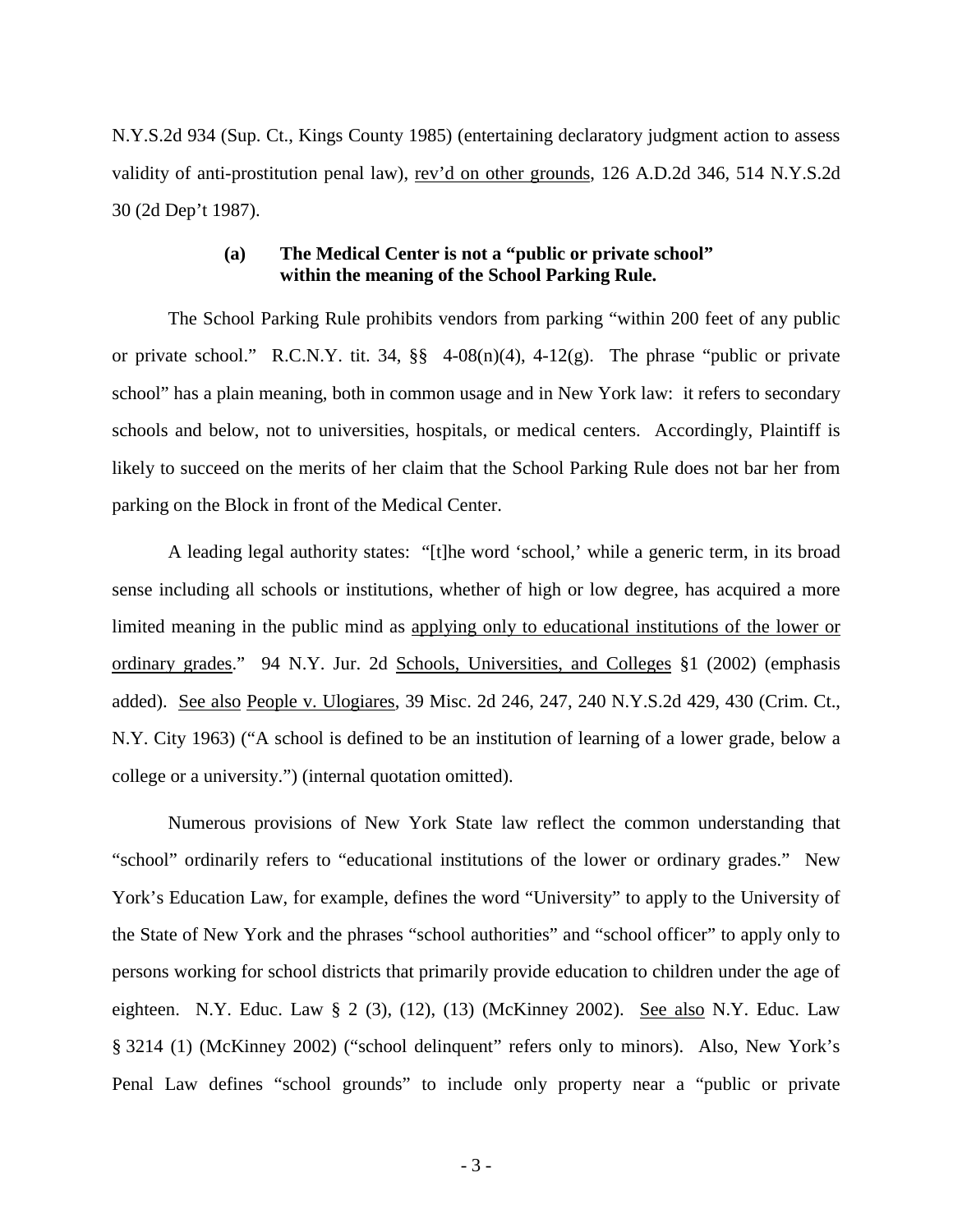elementary, parochial, intermediate, junior high, vocational, or high school." N.Y. Penal Law § 220.00 (14) (McKinney 2002). See also N.Y. Penal Law § 240.00 (3) (McKinney 2002). Similarly, New York State's Transportation Law specifically excludes universities from its definition of the word "school." N.Y. Transp. Law § 2 (26) (McKinney 2002).

The laws and rules of New York City also use the word "school" to refer to facilities for the education of children, not university students. For example, New York City's Zoning Resolution defines a "school" as a nursery school, kindergarten, or institution providing compulsory education mandated by New York's Education Law. N.Y.C. Zoning Res., Art. I § 12-10. Also, New York City's Youth Protection Against Tobacco Advertising and Promotion Act defines a "school building" to include only those places providing instruction "to students at or below the twelfth grade level." N.Y.C. Code § 27-508.2(j). Moreover, when the City wants to refer to schools and universities together, it uses the phrase "educational institution," not "school." <u>See, e.g.</u>, N.Y.C. Code § 8-102 (8).

An analysis of the spirit, history, and purpose of the School Parking Rule demonstrates that it refers only to institutions providing education for the "lower or ordinary grades." Cf., e.g., In re Grand Jury Subpoena Duces Tecum, 93 N.Y.2d 729, 738, 697 N.Y.S.2d 538, 543 (1999) (construing Arts and Cultural Affairs Law in light of its history); People v. Gindi, 166 Misc. 2d 672, 680, 630 N.Y.S.2d 863, 869 (Crim. Ct., N.Y. County 1995) (construing traffic rule in light of its spirit and purpose).

The original wording of the School Parking Rule demonstrates that the Rule was not intended to apply to places of higher education: "No peddler, vender, hawker, or huckster shall permit his cart, wagon or vehicle to stand on any street . . . within two hundred feet of any school house, public or private." N.Y.C. Police Dep't, Traffic Regs. § 81 (1938).<sup>2</sup> Under New York law, it is well established that the term "school house" refers to places of education operated by a

<sup>&</sup>lt;sup>2</sup> The Commissioner of the New York City Police Department promulgated the original rule but no longer has the authority to promulgate traffic rules. N.Y.C. Charter ch. 71, § 2903(a)(1) (2001).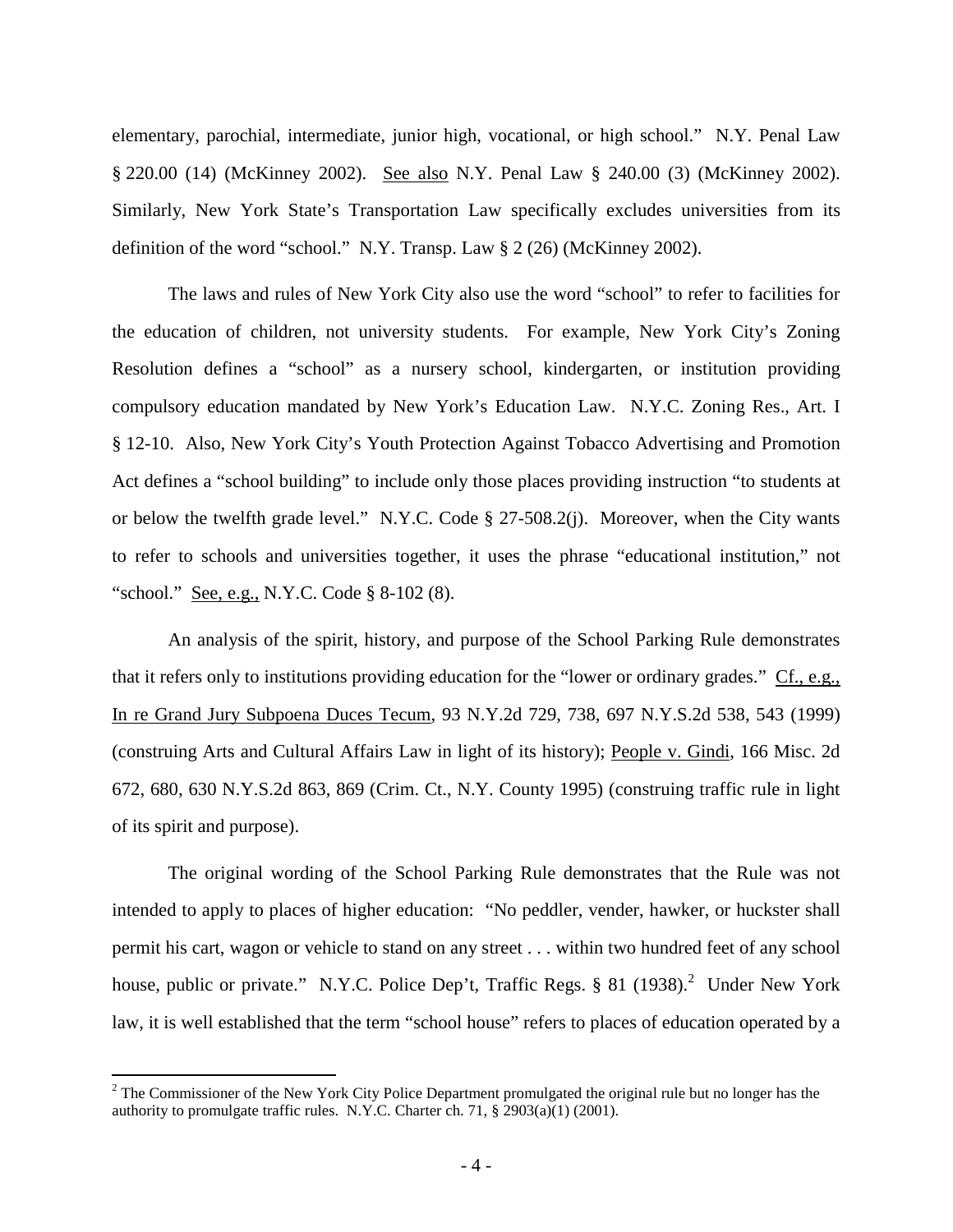board of education, such as elementary and secondary schools, but not to places of higher education. See, e.g., N.Y. Educ. Law §§ 401, 414, 2556 (McKinney 2002). See also In re Townsend, 195 N.Y. 214, 88 N.E. 41 (1909) (holding that "schoolhouse" did not include training school for nurses for purposes of a law regulating the sale of alcohol); People v. Ulogiares, 39 Misc. 2d 246, 247, 240 N.Y.S.2d 429, 430 (Crim. Ct., N.Y. City 1963) (holding that "school" and "schoolhouse" share the same meaning and that "school is defined to be an institution of learning of a lower grade, below a college or a university"). Additionally, there is no evidence that the change in wording, from "school house, public or private" to "public or private school," was intended to have any substantive significance. Cf. Ulogiares.

Also, the purpose of the School Parking Rule is evident as a matter of common sense: it is intended to protect school children from the temptations of ice cream and other snacks offered by street vendors. See, generally, Collis v. Town of Niskayuna, 178 A.D.2d 868, 868-69, 577 N.Y.S.2d 919, 920-21 (3d Dep't 1991) (finding that a traffic regulation applicable only to ice cream vendors was a reasonable measure for the protection of children); People v. George, 170 Misc. 707, 708, 9 N.Y.S.2d 937, 938 (County Ct., Westchester County 1939) (upholding as reasonable a law that prohibited vendors from selling candy or ice cream near a school during school hours), aff'd, 280 N.Y. 843, 21 N.E.2d 888 (1939). Plainly, there is no similar need to protect medical students from food vendors. Thus, the School Parking Rule was intended to apply, and does apply, only to secondary schools and below.

Finally, even if the School Parking Rule were ambiguous, ambiguities in the law, like those in other documents, are "construed against the drafter." People v. Brown, 170 Misc. 2d 266, 270, 648 N.Y.S.2d 283, 285-86 (County Ct., Allegheny County 1996) (internal quotation omitted). See also People v. Farone, 308 N.Y. 305, 312, 125 N.E.2d 582, 585 (1955). Because New York City drafted the School Parking Rule, any confusion as to its meaning should be construed against the City. See Brown, 170 Misc. 2d at 270, 648 N.Y.S.2d at 285-86 (construing town ordinance against town). See also Ulogiares (holding that university is not a "school" for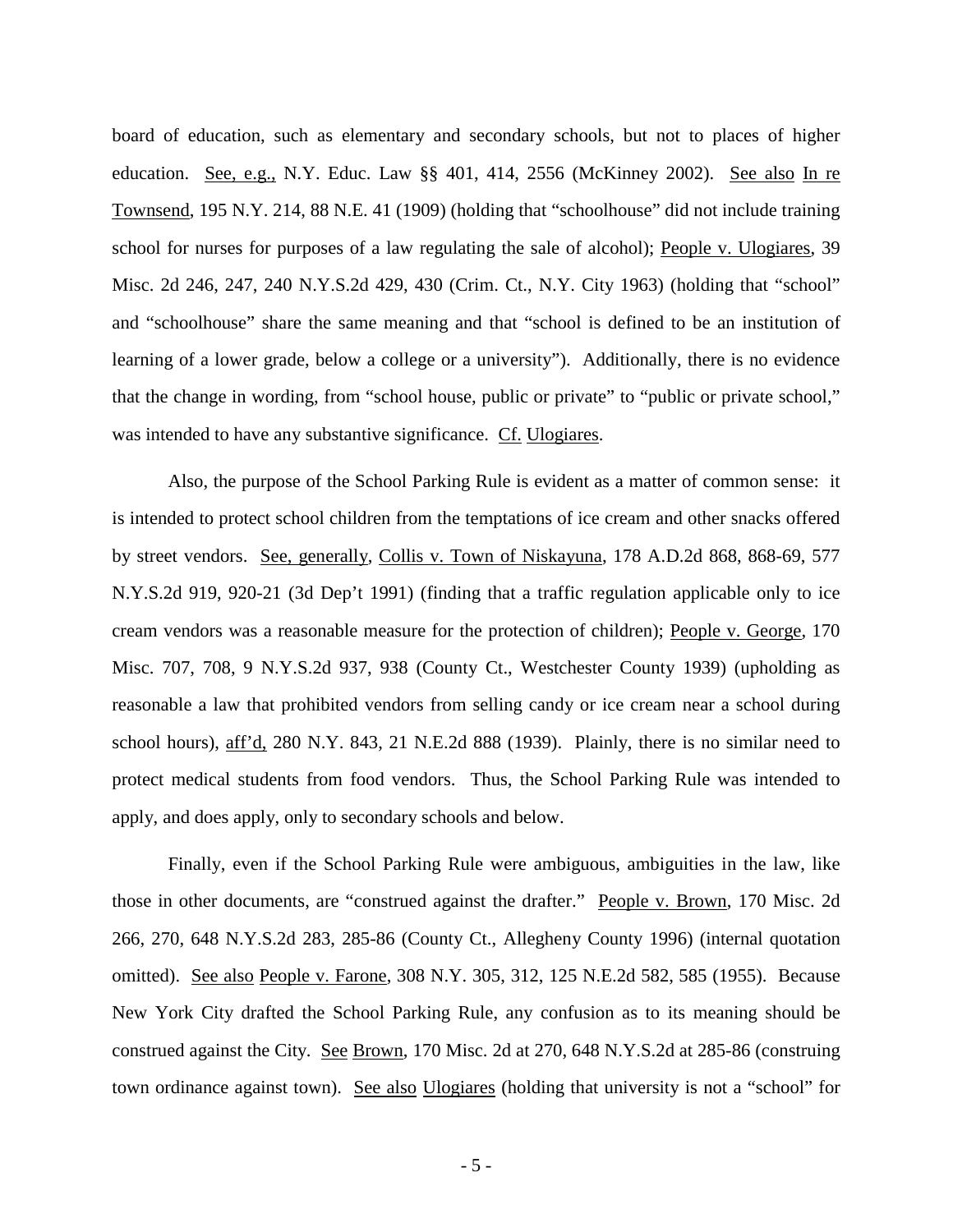purposes of penal statute and inviting legislature to amend the law if it intended a different result).

Because the ordinary meaning of the phrase "public or private school" and the spirit, history, and purpose of the School Parking Rule demonstrate that the Medical Center is not a "public or private school" within the meaning of the Rule, Plaintiff is likely to succeed in establishing her claim for a judicial declaration that the Medical Center is not a "public or private school" for purposes of the School Parking Rule. Additionally, she can demonstrate that defendants' improper application of the Rule to prohibit her from selling food on the Block causes her irreparable harm because it decreases her income and endangers both her business and her livelihood. (Cummings Aff. ¶¶ 15-16.) Therefore, Plaintiff is also likely to succeed on the merits of her claim for injunctive relief.

#### **(b) The 200 foot distance specified in the School Parking Rule should be measured from the entrance, not the walls, of schools.**

Even if the Medical Center were a "public or private school" for purposes of the School Parking Rule, which it is not, the Court should declare that defendants may only require street vendors to remain 200 feet away from its entrance, not its walls. Because the School Parking Rule was enacted to insulate children entering and leaving school from the temptations offered by street vendors, it should be interpreted and applied in accord with that purpose.

Other laws designed to protect school children from temptations demonstrate that the distance requirement of the School Parking Rule should be measured from a school entrance which children actually use. For instance, in City of New York v. Loveshack Video, the court was called upon to interpret New York City's Nuisance Abatement Law, which did not specify how to measure the distance between a school building and an adult bookshop. 182 Misc. 2d 695, 700 N.Y.S.2d 397 (Sup. Ct., Queens County 1999). The high school at issue was housed within LaGuardia Community College which, significantly, neither party contended should be considered a school. The court rejected the City's argument that the distance between the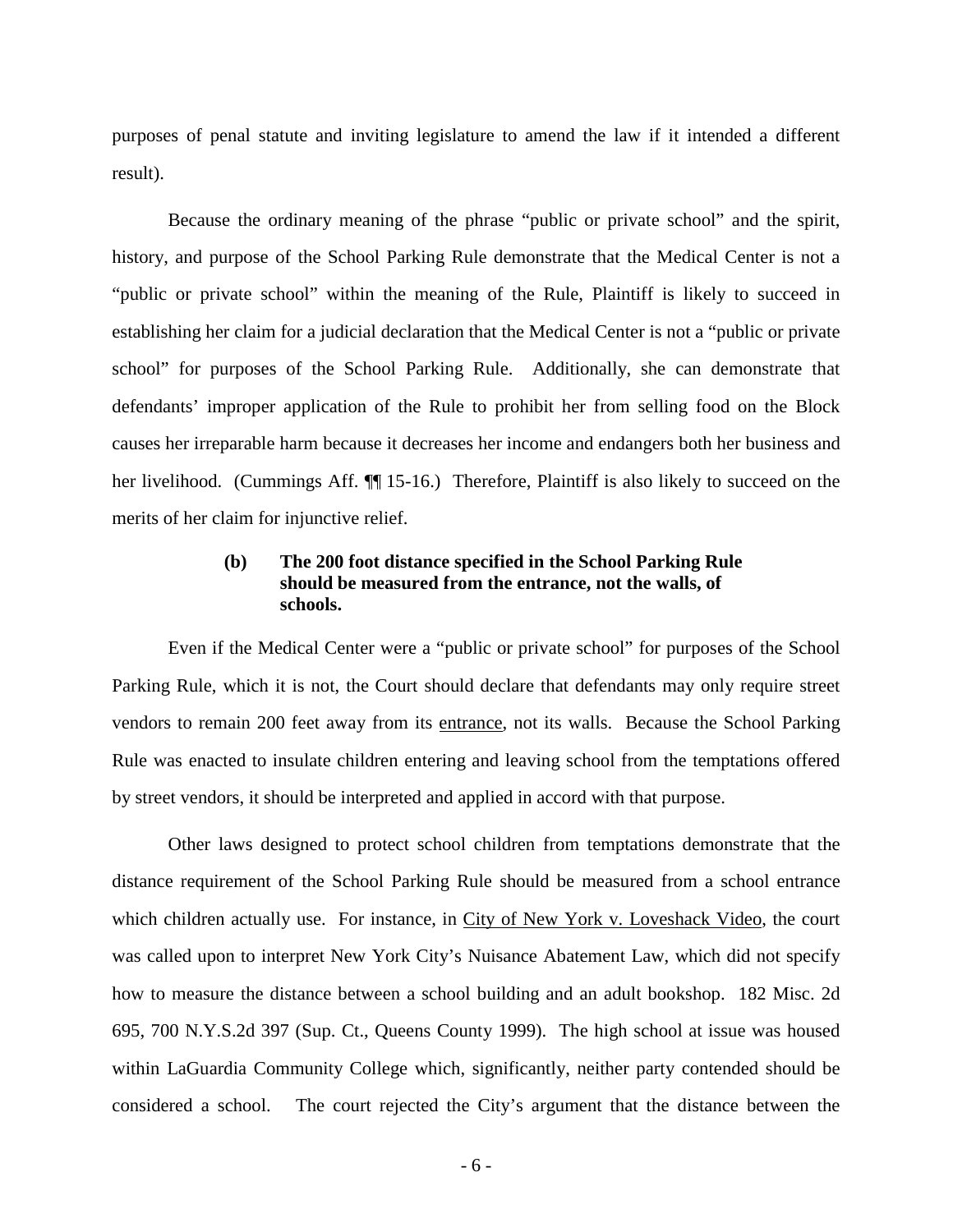school and the adult bookshop should be measured from the entrance to the college, and instead held that the distance should be measured from the entrance to the high school inside the college complex. 182 Misc. 2d at 698, 700 N.Y.S.2d at 400. Similarly, New York State's Alcohol Beverage Control Law, which requires establishments receiving liquor licenses to be distant from schools, specifies that distances be measured between the entrances of schools and the entrances of the licensed establishments. N.Y. Alco. Bev. Cont. Law § 64 (7) (McKinney 2002).

Because the School Parking Rule, like the Nuisance Abatement Law and Alcohol Beverage Control Law, is intended to protect against temptations, it too should be interpreted to require that measurements be made from school entrances, not school walls. Measuring distances in this way would best serve the City's purposes and would allow Plaintiff to park in at least some legal parking spaces on the Block in front of the Medical Center. (Cummings Aff. ¶ 18, Exh. 2.) Accordingly, Plaintiff is likely to succeed on her claim for a judicial declaration that the School Parking Rule's 200 foot requirement should be measured from school entrances, not school walls.

Plaintiff is also likely to succeed on the merits of her claim for injunctive relief because defendants have improperly enforced the School Parking Rule to prohibit her from parking to sell food on the Block in front of the Medical Center. Defendants' actions have had a devastating impact on Plaintiff's ability to earn her livelihood, thereby causing her irreparable harm. Consequently, Plaintiff is likely to succeed in demonstrating that she is entitled to injunctive relief.

#### **2. Plaintiff is likely to succeed in proving her claims under § 1983 because the School Parking Rule permits arbitrary and discriminatory enforcement.**

In order to prevail on her § 1983 claim, Plaintiff must demonstrate two elements: "(1) the conduct complained of must have been committed by a person acting under color of state law, and (2) the conduct complained of must have deprived a person of the rights, privileges, or immunities secured by the federal constitution." Martin v. Lociccero, 917 F. Supp. 178, 181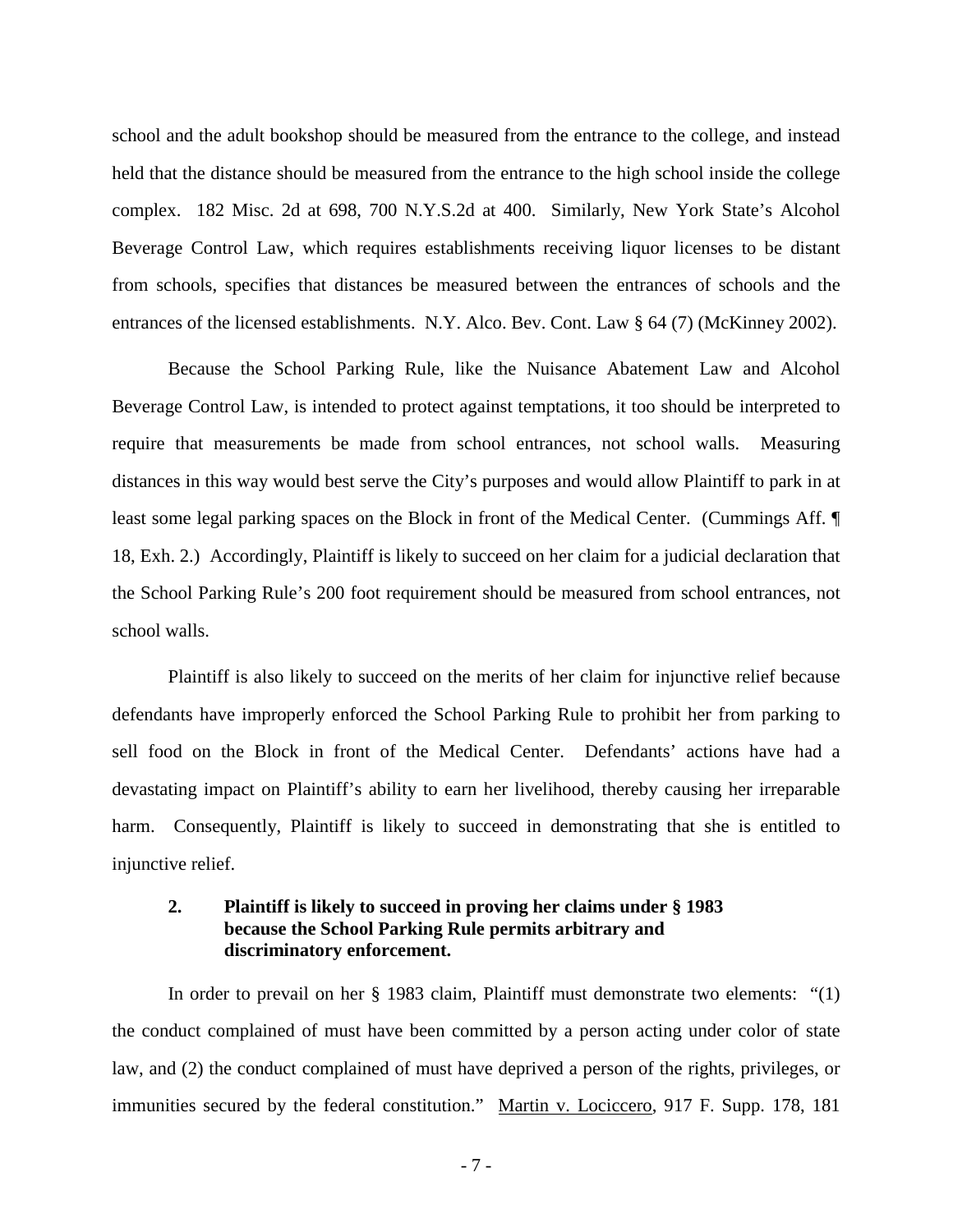(W.D.N.Y. 1995). Because Plaintiff can prove each of these elements, she is likely to succeed on the merits of her claim.

It is well established that a police officer who "invokes the real or apparent power of the police department or performs duties prescribed generally for police officers" acts under color of state law. Martin, 917 F. Supp. at 181. See also Monroe v. Pape, 365 U.S. 167 (1961); Oliver v. Cuttler, 968 F. Supp. 83, 87 (E.D.N.Y. 1997) (arrest by police officer was "unquestionably an action under color of state law"). Here, the police officers who ticketed Plaintiff, ordered her to move, and threatened her with arrest have exercised the authority accorded to them by the State of New York, and their actions therefore were taken under color of state law.

It is equally clear that enforcement of the School Parking Rule to prohibit Plaintiff from parking on the Block on front of the Medical Center violates Plaintiff's right to Due Process guaranteed by the Fourteenth Amendment to the United States Constitution. This right is violated whenever a statute, ordinance, or regulation "permit[s] or encourage[s] arbitrary and discriminatory enforcement." People v. Bright, 71 N.Y.2d 376, 382, 520 N.E.2d 1355, 1358 (1988). See also Grayned v. City of Rockford, 408 U.S. 104, 108 (1972). As shown below, defendants' practice of enforcing the School Parking Rule against Plaintiff and others for parking near the Medical Center during the past year is exactly the type of arbitrary and discriminatory government enforcement against which the Due Process Clause protects. See City of Chicago v. Morales, 527 U.S. 41, 60-62 (1999) (striking down as unconstitutionally vague city ordinance that permitted arbitrary police enforcement).

The School Parking Rule is not sufficiently precise to permit fair administration of the law if "public or private school" includes hospitals that provide post-graduate medical instruction. As shown above in section  $A(1)(a)$ , the phrase "public or private school" has a plain meaning, both in common usage and in New York law: it refers to secondary schools and below, not to universities, hospitals, or medical centers. Likewise, this meaning of the phrase is consistent with the history, spirit, and purpose of the School Parking Rule.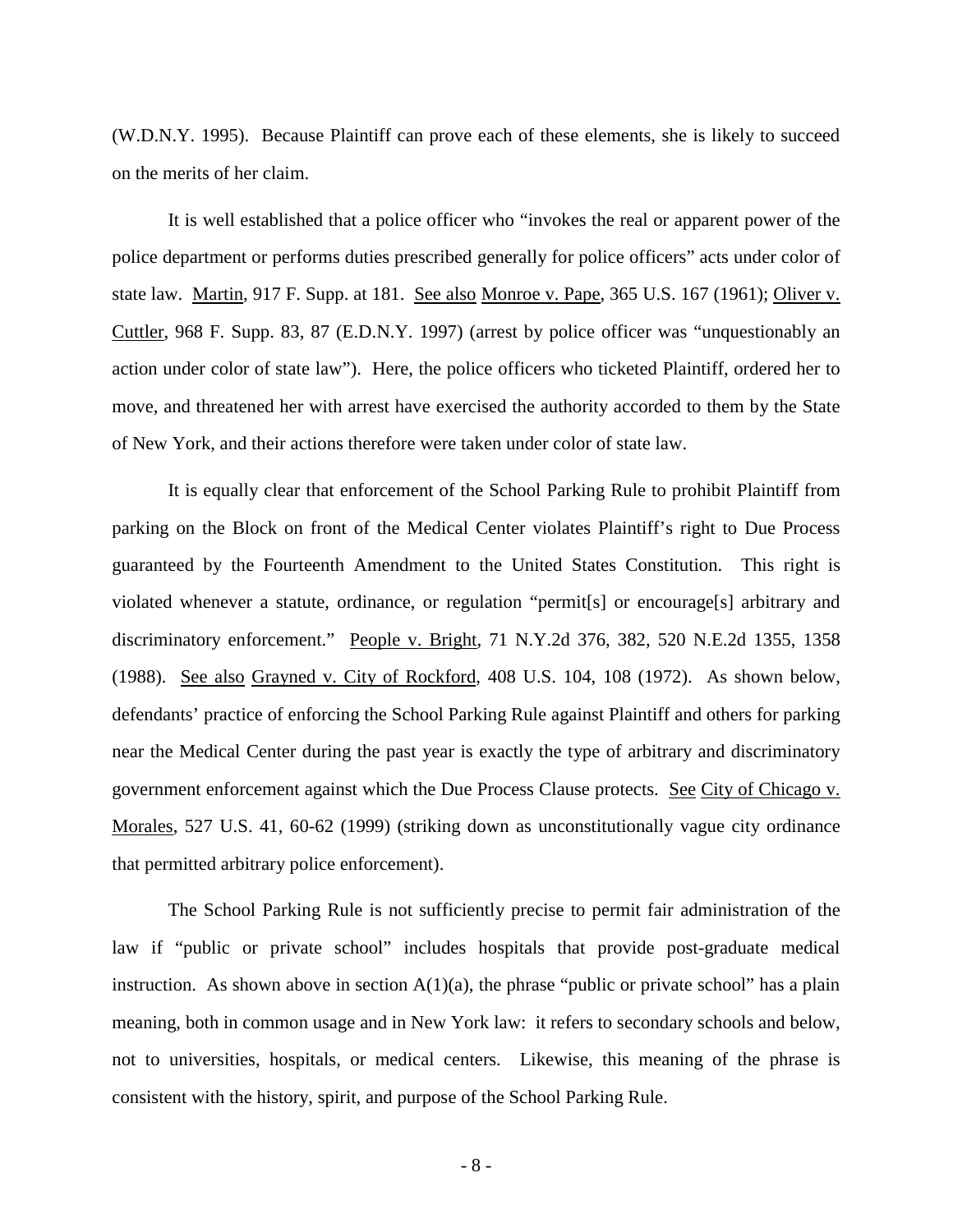Given that the phrase "public or private school" does not normally include hospitals that happen to provide post-graduate education, defendants' enforcement of the School Parking Rule to prohibit Plaintiff from parking on the Block in front of the Medical Center shows that the Rule is unconstitutionally vague. If the Rule can be interpreted as defendants have interpreted it, then it unconstitutionally "confers on police a virtually unrestrained power to arrest and charge persons with a violation." Bright, 71 N.Y.2d at 383, 526 N.Y.S.2d at 70-71 (quoting Lewis v. City of New Orleans, 415 U.S. 130, 135 (1973) (Powell, J., concurring)). Indeed, permitting the police to continue to define "school" as they wish would permit the ticketing of street vendors operating too close to secretarial schools, karate dojos, or even homes where parents provide home-schooling. A legislature or agency may have the authority to restrict activities near such facilities, but a law that permits the police acting alone to determine what actions fall afoul of the law is unconstitutional. Bright, 71 N.Y.2d at 383-84, 526 N.Y.S.2d at 71.

Further, the School Parking Rule has been enforced at the whim of the police. Plaintiff has operated her vending business in front of the Medical Center since 1996. (Cummings Aff. ¶¶ 3-4.) Although the School Parking Rule had long been in existence, the police never ordered Plaintiff to move her truck until 2001. (Cummings Aff. ¶ 7.) The reasons for the sudden change in police interpretation and enforcement of the School Parking Rule -- and their apparent enforcement of the rule only in front of the Medical Center -- remains unexplained.

Because the police exercise unfettered discretion when they enforce the School Parking Rule to prevent Plaintiff from parking to sell food on the Block, they engage in arbitrary and discriminatory enforcement and violate the Due Process Clause by doing so. Plaintiff is therefore likely to prevail on her § 1983 claim. Bright, 71 N.Y.2d at 387-88, 526 N.Y.S.2d at 72; People v. New York Trap Rock Corp., 57 N.Y.2d 371, 442 N.E.2d 1222 (1982).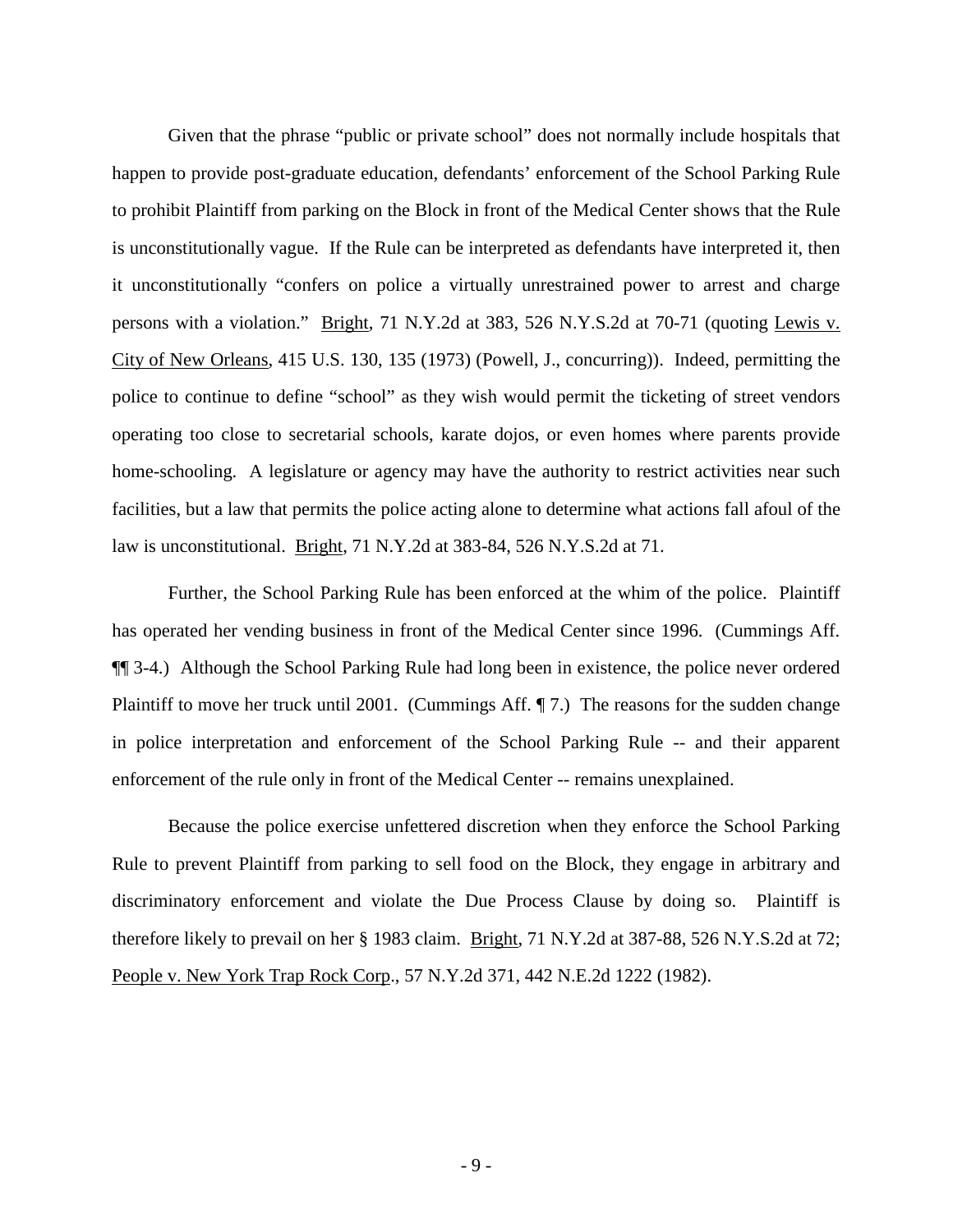**B. Plaintiff will continue to suffer irreparable injury unless defendants' enforcement of the School Parking Rule against her is enjoined.** 

Plaintiff will continue to suffer irreparable injury if she is not granted preliminary relief because defendants' improper enforcement of the School Parking Rule causes her to lose income and threatens the continuing existence of her business. Defendants' actions have forced Plaintiff to operate her business at a greater distance from people entering and leaving the Medical Center, who are a majority of her customers. (Cummings Aff. ¶ 5.) Her sales have dropped by 50% since the police began requiring her to park away from the Medical Center. As a result, Plaintiff's ability to support herself and her family has been devastated, and she may have to close her business. (Cummings Aff. ¶¶ 15-16.)

It is well established that harm to the livelihood of an individual in a "precarious economic position" is irreparable. Farmer v. D'Agostino Supermarkets, Inc., 144 Misc. 2d 631, 639, 544 N.Y.S.2d 943, 949 (Sup. Ct., N.Y. County 1989). Because Plaintiff "should not be required to suffer further economic harm by loss of good will and patronage during the pendency of the action," People v. Anderson, 137 A.D.2d 259, 271, 529 N.Y.S.2d 917, 924 (4<sup>th</sup> Dep't 1988), a preliminary injunction against defendants should be granted. See also Social Spirits, Inc. v. Town of Colonie, 70 A.D.2d 1036, 1038, 418 N.Y.S.2d 227, 229 (3d Dep't 1979). Plaintiff also risks irreparable harm because defendants' actions may force her to close her business. See, e.g., Frank May Assocs., Inc. v. Boughton, 281 A.D.2d 673, 674, 721 N.Y.S.2d 154, 155 (3d Dep't 2001) (holding that damage to business is irreparable); Gilman & Ciocia, Inc. v. Reid, 153 A.D.2d 878, 878-79, 545 N.Y.S.2d 387, 388 (2d Dep't 1989) (same).

A preliminary injunction is also warranted because Plaintiff risks police tickets and arrest if she continues to sell her products in front of the Medical Center. Plaintiff has been ticketed by the police and has been threatened with more tickets on numerous occasions when she has attempted to conduct her business in front of the Medical Center. (Cummings Aff. at ¶¶ 8-9, 11.) Additionally, she has been threatened with criminal prosecution if she fails to obey police directives to move based on erroneous interpretations of the School Parking Rule (Cummings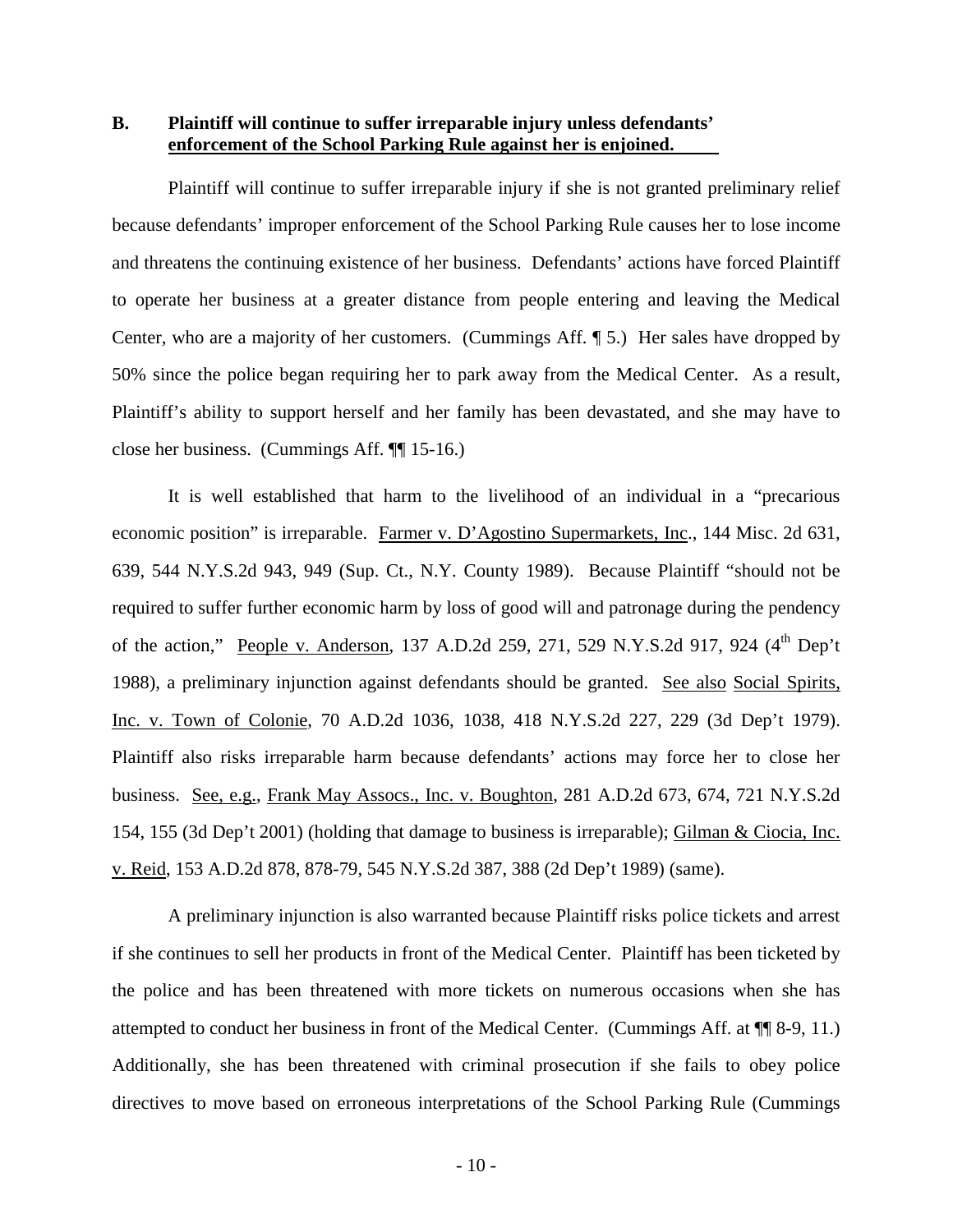Aff. at  $\P$  11), and she knows that police officers have arrested other vendors who failed to obey their instructions to move (Cummings Aff. at  $\P$  11). When the scope of a regulatory or criminal prohibition is unclear, preliminary relief against the enforcement of the regulation or law is necessary to protect a plaintiff from criminal prosecution pending resolution of an action. Dougal v. County of Suffolk, 87 A.D.2d 897, 449 N.Y.S.2d 752, 753 (2d Dep't 1982); Franza v. Carey, 115 Misc. 2d 882, 891, 454 N.Y.S.2d 1002, 1009 (Sup. Ct., N.Y. County 1982).

### **C. The balance of equities favors Plaintiff because her business, upon which her family depends, provides a community service and because defendants will suffer no harm from the entry of the requested injunction.**

Plaintiff is also entitled to a preliminary injunction against enforcement of the School Parking Rule because the balance of equities weighs heavily in her favor. Plaintiff has gathered hundreds of signatures on petitions in support of her right to continue operating her business on the Block. These petitions demonstrate the large degree of support she enjoys and that her continued presence on the Block benefits the community. (Cummings Aff. ¶ 10, Exh. 1.) In addition, Plaintiff supports her two daughters with the business operated from her mobile food truck. Her younger daughter has already been forced to drop out of college because of the damage done to Plaintiff's income by the defendants' actions, and Plaintiff risks having her utilities cut off if the defendants continue to enforce their erroneous interpretation of the School Parking Rule. (Cummings Aff. ¶¶ 6, 15-16.)

In contrast, defendants will suffer no injury from the entry of the requested preliminary injunction. Plaintiff sold food products from legal parking spaces in front of the Medical Center from 1996 through 2001 without causing harm or running afoul of the police. (Cummings Aff. ¶¶ 3, 7.) Far from causing a problem to the public, Plaintiff's business provides a muchappreciated public service, as the petitions in her support show. (Cummings Aff. Exh. 1.) Additionally, if selling food in front of the Medical Center were harming the community, then the sidewalk vendors who do so would not be permitted to continue selling food there, as Plaintiff is now prohibited from doing. (Cummings Aff. ¶ 14.)